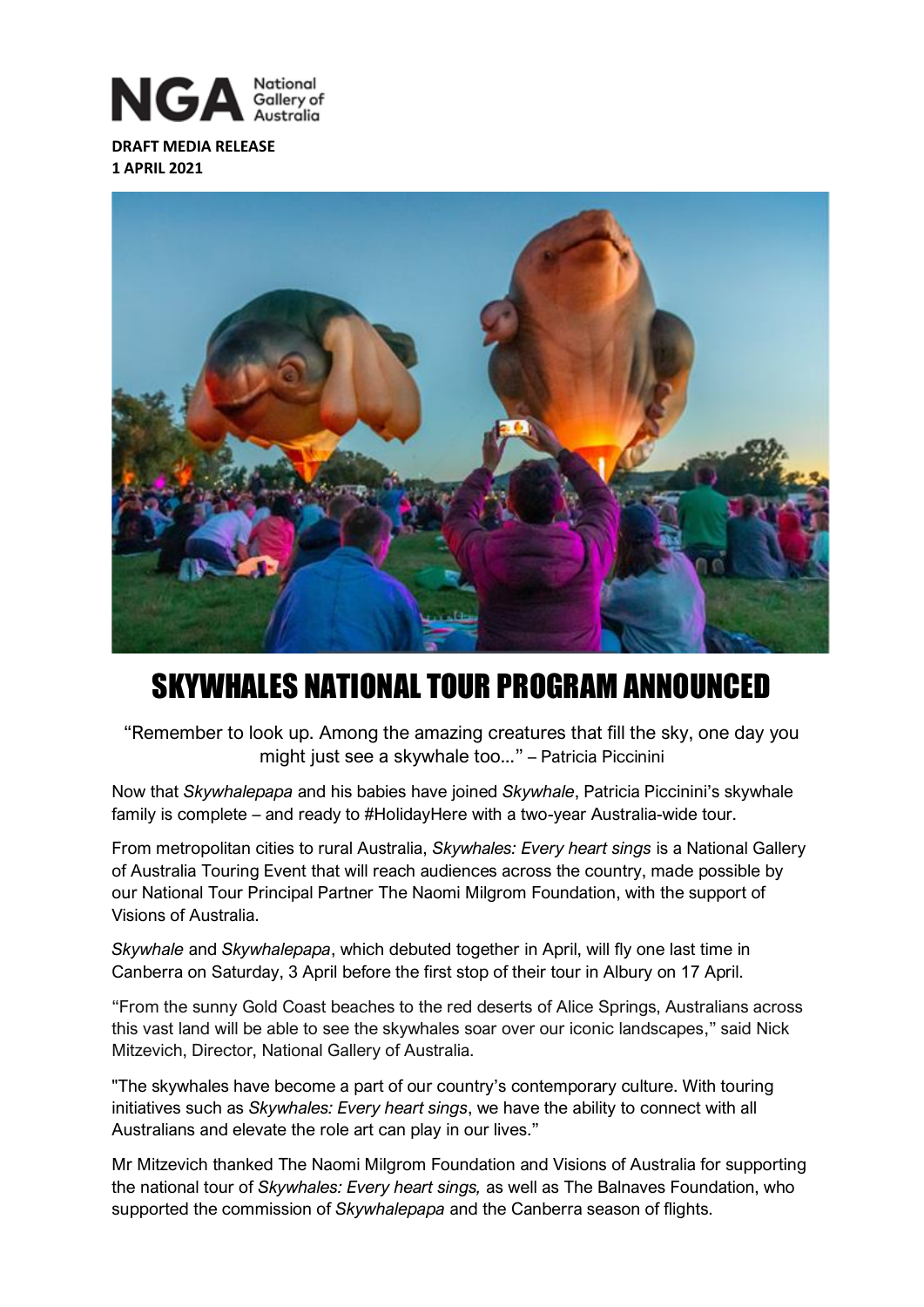"*Skywhales: Every heart sings* is an extraordinary project," said Naomi Milgrom AC. "Cultural initiatives such as this tour of the now iconic skywhales allow more Australians a chance to experience art in a new way. By bringing extraordinary art into the everyday, we can enrich the lives of individuals, nourish communities and boost economies across the country. I am delighted to support this important and inspiring moment in Australian art—one that will sing in the hearts of all who encounter it for years to come."

Following the national tour launch flight in association with Murray Art Museum Albury (MAMA) Albury, skywhales will travel together to 11 regional venues including: Home of the Arts on the Gold Coast; Cairns Art Gallery; Maitland Regional Art Gallery; Walkway Gallery in Bordertown; Araluen Art Centre in Alice Springs; M Pavilion in Melbourne; Tamworth Regional Art Gallery; the Hamilton Art Gallery and the Art Gallery of Ballarat.

All venues and dates are COVID-19 permitting and weather dependent, and therefore subject to change.

As artist Patricia Piccinini says: "one of the things about the skywhales is that you need to be lucky to see them. The wind and weather must be right, essentially nature must allow us to see them and we cannot control that. We are lucky if we get to see them, just like we are lucky if we get to see so many of the wonders of the natural world. It reminds us that not everything is just for us whenever we want it. And that we should be grateful. I really love that."

To find out more about the skywhales' first stop of their tour, visit [mamalbury.com.au/see](https://www.mamalbury.com.au/see-and-do/programs-and-events/events-@-mama/skywhales-at-sunrise)[and-do/.](https://www.mamalbury.com.au/see-and-do/programs-and-events/events-@-mama/skywhales-at-sunrise)

To keep up to date with the touring program, visit [knowmyname.nga.gov.a](https://knowmyname.nga.gov.au/events/skywhales-every-heart-sings-project/)u/events and follow the skywhales' journey with #Skywhales.

The final skywhales launch in Canberra, with MC and ABC Radio Canberra Breakfast radio host Lish Fejer, will take place at John Dunmore Lang Place in Parkes, near the National Gallery of Australia, on 3 April and is now sold out. Those without tickets are able to see the skywhales from other vantage points including Lake Burley Griffin and the parliamentary triangle.

*Skywhales: Every heart sings* is a National Gallery of Australia Touring Event, supported by Principal Patron The Naomi Milgrom Foundation and supported by Visions of Australia. The Canberra season is the third instalment of The Balnaves Contemporary Series. *Skywhales: Every heart sings* is a Know My Name project.

### **Images & video:**

download [here.](https://nga.gov.au/aboutus/mediacentre/skywhale/default.cfm)

#### **Interview opportunities:**

National Gallery Director Nick Mitzevich, National Gallery Curator Jaklyn Babington, artist Patricia Piccinini.

#### **Media enquiries:**

Jessica Barnes | Communications Officer | 0431 731 140 | [jessica.barnes@nga.gov.au](mailto:jessica.barnes@nga.gov.au)